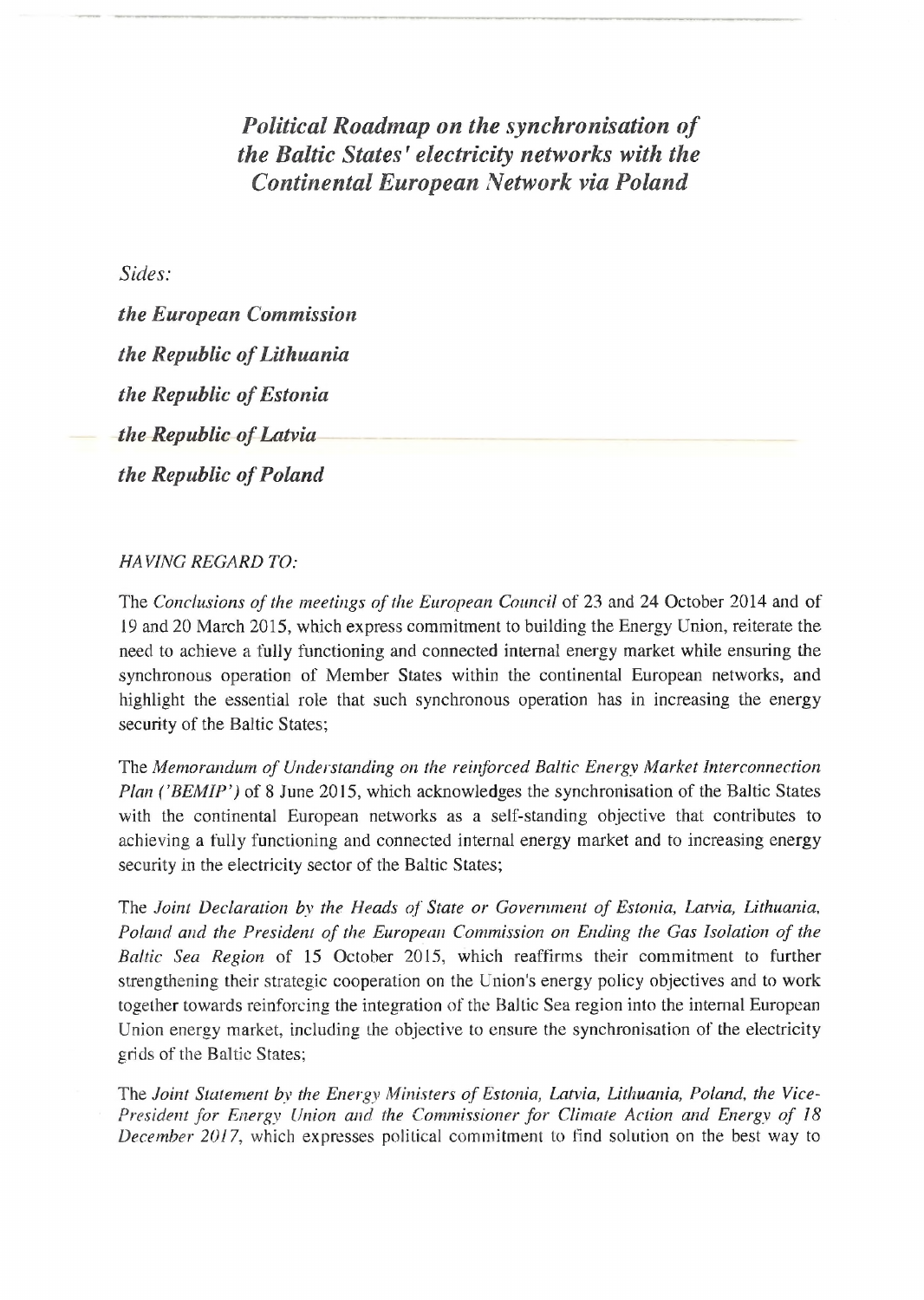synchronise the Baltic States' electricity networks with the continental European networks and reiterates the importance of the technical studies in this process;

The *Joint Statement ofthe Prime Ministers' Council of the Baltic Council ofMinisters of 18 December 2017,* which welcomes the launch of technical studies and emphasises the necessity to provide comprehensive information to ensure the making of an informed political decision by summer 2018 and moving forward with the most feasible, reliable and time- and costefficient synchronisation scenario;

The *Joint Statement by the Heads of State or Government of Estonia, Latvia, Lithuania, Poland and the President of the European Commission* of 22 March 2018, which reaffirms the strong commitment to synchronising the Baltic States' electricity grid with the continental European networks by 2025 while ensuring high level of security of supply and solidarity and includes the commitment to conclude by June 2018 a political agreement on the preferred way of synchronising the Baltic States with the continental European networks;

The *Commission Delegated Regulation (EU) No 2018/540 of 23 November 2017 amending Regulation (EU) No 347/2013 of the European Parliament and of the Council on guidelines for trans-European energy infrastructure as regards the Union list of projects of common interest*, which recognises the synchronisation of the Baltic States' electricity system with the European networks as one of these European strategic projects.

## *RECOGNISING:*

That, following the successful synchronisation between 1995 and 2004 of the electricity systems of Bulgaria, Czechia, Hungary, Poland, Romania and Slovakia with the continental European networks, Estonia, Latvia and Lithuania are the only Member States of the European Union whose electricity networks are still operated in a synchronous mode with the Russian and Belamssian systems;

That the synchronisation of the Baltic States with the continental European networks is a key political priority and important to ensure secure, affordable and sustainable energy for the eastern Baltic Sea region, in line with the Union's energy policy objectives, particularly ensuring the functioning of the EU internal electricity market;

That effective regional cooperation in the eastern Baltic Sea region at all levels, including Ministries, National Regulatory Authorities and Transmission System Operators (TSOs), is key to attaining the Union's energy policy goal of ensuring affordable, secure and sustainable energy to all Europeans, including the synchronisation of the Baltic States with the continental European networks;

The significant work made by the BEMIP Working Group established in 2015 to analyse *'various aspects of the integration of the electricity networks of the Baltic States into the continental European network, including their synchronous operation''* ('dedicated BEMIP Working Group'):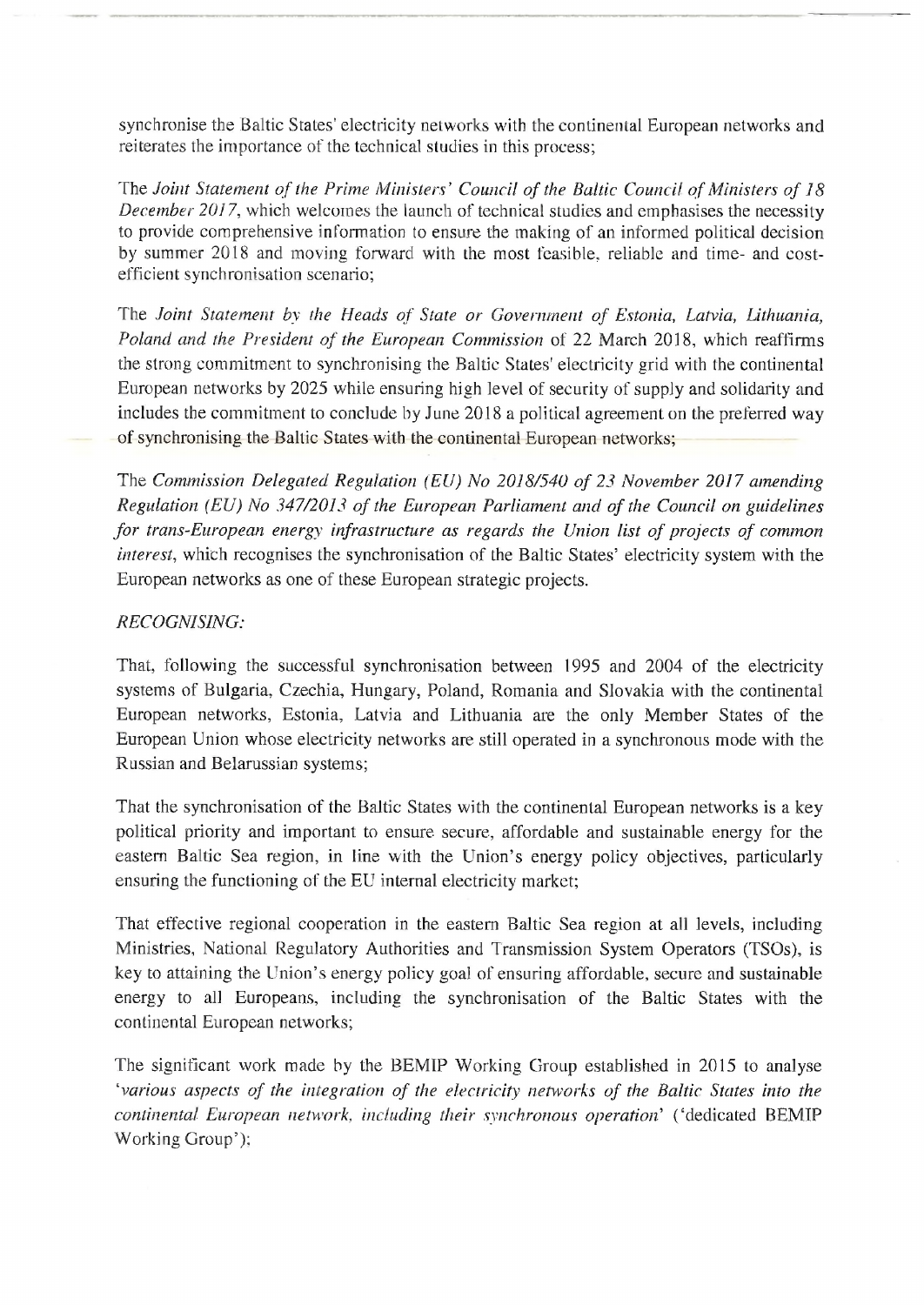The highly valuable expertise, professionalism and substantial effort that the European Commission and the European Network of Transmission System Operators for electricity (ENTSO-E) have put into facilitating the project of synchronisation of the Baltic States with the continental European network;

That the technical studies, notably:

- *'Feasibility study on the interconnection variants for the integration of the Baltic States to the EU internal electricity marked,*
- *'Integration of the Baltic Slates into the ELI electricity system; a technical and economic analysis',*
- *''Study on dynamic behaviour of synchronously interconnected Baltic Slates and Continental European electricity network*\
- *'Study assessing the frequency stability ofsynchronously interconnected Baltic States and Continental European electricity network'*, and
- *'Analysis under the Dynamic and Frequency Stability Studies to facilitate the*  $\mathcal{L}_{\mathcal{L}}$ *implementation of the additional measures'*

provide sufficient information to identify the best option and to progress to synchronise the Baltic States' electricity networks with the continental European networks via Poland.

## *THE SIDES AGREE:*

The synchronisation of the Baltic States with the continental European network must result in a high level of security of the Baltic States' electricity networks and must be carried out in a cost-efficient manner, taking into account both capital and operating expenditure. At the same time this process shall not negatively affect the operational security and economic efficiency of the Polish power system. The Baltic States should gain the full independence in operating their electricity networks by synchronising them in an economically and technically viable way with the continental European network aiming for by 2025 as the target date;

The solutions to be used for synchronisation must be based on the outcomes of the technical studies performed. Two technical studies ('*Integration of the Baltic States into the EU electricity system; a technical and economic analysis'* and '*Study assessing the fi-equency stability of synchronously interconnected Baltic States and Continental European electricity network*') indicate that the best solution to achieve the above-mentioned goal is synchronising the Baltic States' electricity networks with the continental European network via Poland through two separate alternating current (AC) lines, which guarantees highest degree of security of supply and has no significant additional operating costs to the Baltic States;

At the same time, the capital expenditure of such an approach is estimated to be very high and moreover, the construction of the second AC connection between Poland and Lithuania would not be feasible in a reasonable timeframe. Therefore, an alternative synchronisation solution, that has comparable level of security of supply and lower related costs will be pursued;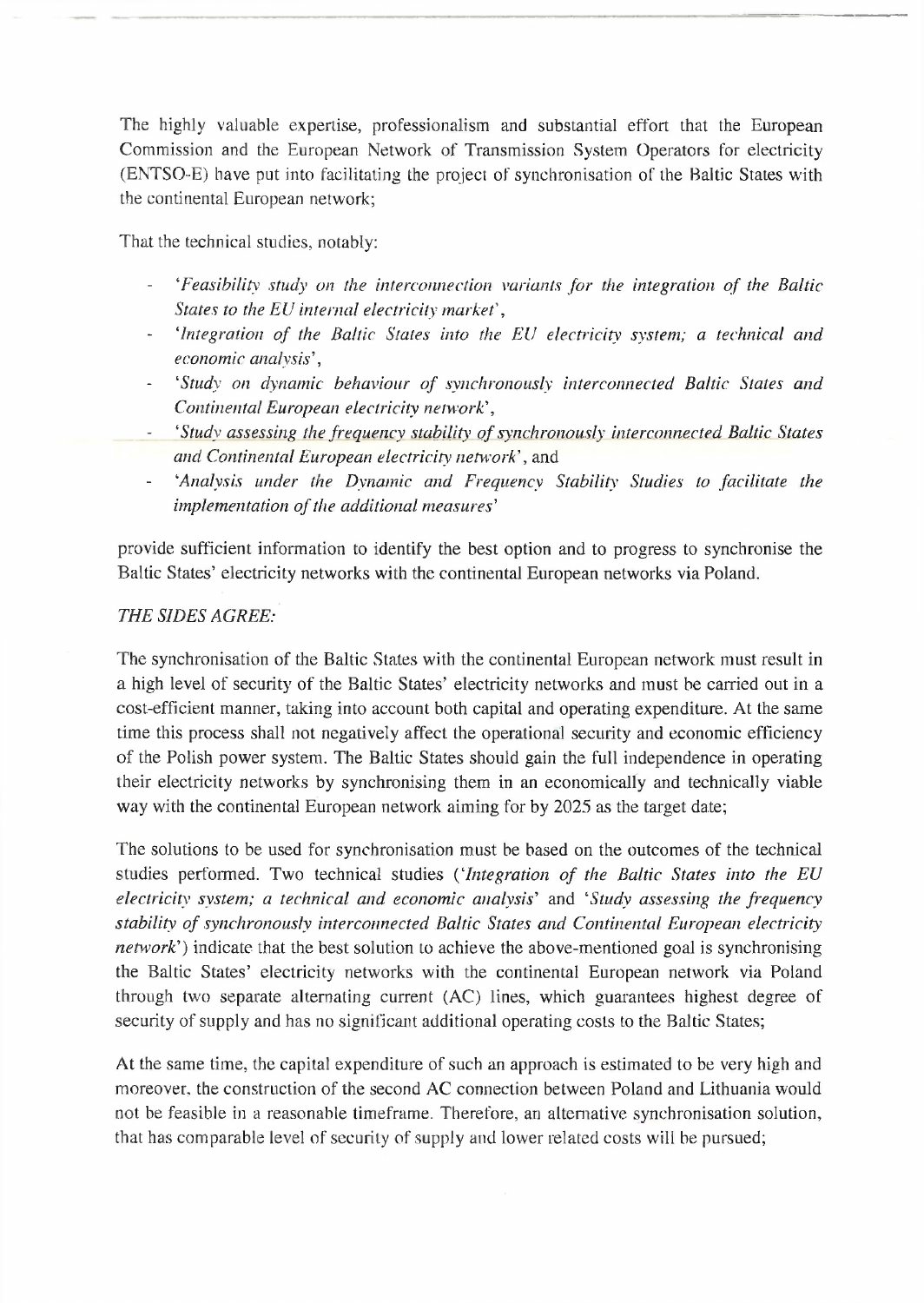The synchronisation of the Baltic States' electricity networks should be done through an option, which ensures the level of operational safety on par with the one applicable in continental European electricity networks and acceptable economic feasibility, once the relevant infrastructure and other measures have been implemented;

The synchronisation of the Baltic States with the continental European networks through the existing double circuit AC line between Lithuania and Poland known as "LitPol Link" without additional measures and infrastructure is not sufficiently cost-neutral nor sufficiently secure from an overall interconnected systems perspective.

Thus, the sides will continue to evaluate under the extended *Dynamic and Frequency Stability Studies to facilitate the implementation of the additional measures* the adequate level of operational safety and economic feasibility of other possible synchronisation options, consisting of the existing double-circuit AC line between Lithuania and Poland known as 'LitPol Link', complemented with an additional direct current submarine cable between Poland and Lithuania (new high-voltage direct current, 'HVDC'), as well as other optimization measures, like synchronous condensers, power system stabilisers, overloading capability and emergency power control functionalities of existing and new HVDC links, special protection schemes, and other technically and economically feasible solutions based on proven technologies. The analysis should assess and confirm by the end of August 2018 at the latest the technical and economic feasibility of these additional optimization measures as well as infrastructure and facilitate their implementation;

Should the results of the analysis show that the solution does not provide acceptable level of security of supply with reasonable costs, the sides agree to continue looking for alternative options guaranteeing desired level of security of supply and costs. In such a case, an alternative option will be the subject of a political endorsement;

Within one week from the green light of the BEMIP High Level Group expected by 14 September 2018, the Polish TSO will - in its capacity as a supporting party together with Baltic States' TSOs as requesting parties - submit an application to the Regional Group Continental Europe of ENTSO-E, thus launching the formal procedure for the extension of the continental European networks to the Baltic States to facilitate the technical cooperation between the transmission system operators;

The BEMIP High Level Group is mandated to closely monitor the procedure of extending the continental European networks to the Baltic States and the development of the necessary measures and investments;

The TSOs of Estonia, Latvia, Lithuania and Poland, in close coordination with ENTSO-E, are invited to regularly inform the BEMIP High Level Group about the progress achieved in the procedure of extending the continental European networks to the Baltic States and in the development of the necessary measures and investments, including any potential risks and challenges to the timely completion of the synchronisation project;